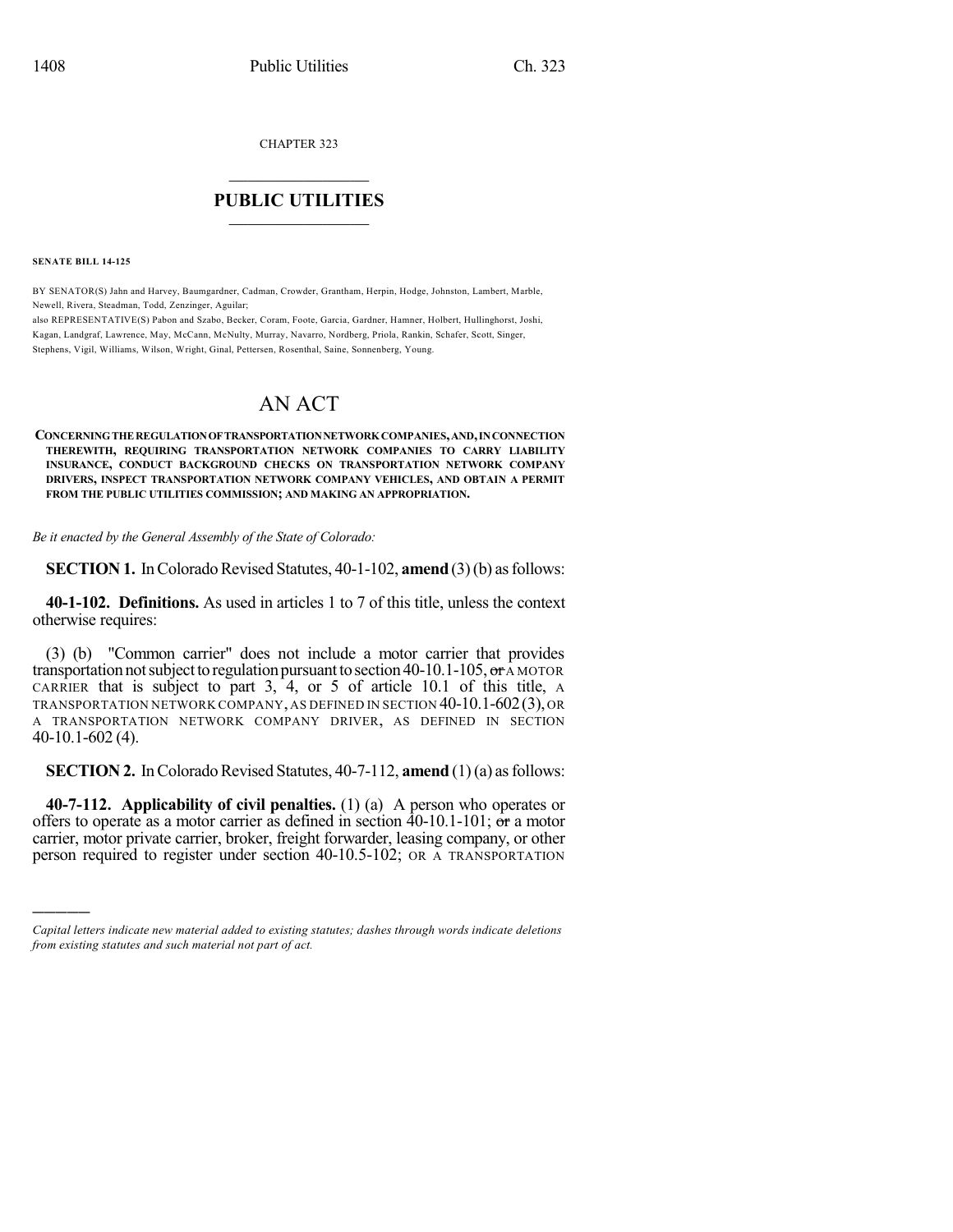NETWORK COMPANY REQUIRED TO OBTAIN A PERMIT UNDER SECTION 40-10.1-606 is subject to civil penalties as provided in this section and sections 40-7-113 to 40-7-116, in addition to any other sanctions that may be imposed pursuant to law.

**SECTION 3.** In Colorado Revised Statutes, 40-10.1-101, **amend** (6) and (10) as follows:

**40-10.1-101. Definitions.** As used in this article, unless the context otherwise requires:

(6) "Contract carrier" means every person, other than a common carrier or a motor carrier of passengers under part 3 of this article, who, by special contract, directly or indirectly affords a means of passenger transportation over any public highway of this state; EXCEPT THAT THE TERM DOES NOT INCLUDE A TRANSPORTATION NETWORK COMPANY, AS DEFINED IN SECTION 40-10.1-602(3), OR A TRANSPORTATION NETWORK COMPANY DRIVER, AS DEFINED IN SECTION 40-10.1-602 (4).

(10) "Motor carrier" means any person owning, controlling, operating, or managing any A motor vehicle that provides transportation in intrastate commerce pursuant to this article; EXCEPT THAT THE TERM DOES NOT INCLUDE A TRANSPORTATION NETWORK COMPANY, AS DEFINED IN SECTION 40-10.1-602(3), OR A TRANSPORTATION NETWORK COMPANY DRIVER, AS DEFINED IN SECTION 40-10.1-602 (4).

**SECTION 4.** In Colorado Revised Statutes, 40-10.1-103, **add** (3) as follows:

**40-10.1-103. Subject to control by commission.** (3) TRANSPORTATION NETWORK COMPANIES, AS DEFINED IN SECTION 40-10.1-602 (3), ARE NOT COMMON CARRIERS, CONTRACT CARRIERS, OR MOTOR CARRIERS UNDER THIS TITLE, BUT ARE DECLARED TO BE AFFECTED WITH A PUBLIC INTEREST AND ARE SUBJECT TO REGULATION TO THE EXTENT PROVIDED IN PART 6 OF THIS ARTICLE.

**SECTION 5.** In Colorado Revised Statutes, **add** 40-10.1-117 as follows:

**40-10.1-117. Limited regulation of transportation network companies.** NOTWITHSTANDING ANY OTHER PROVISION OF LAW, TRANSPORTATION NETWORK COMPANIES, AS DEFINED IN SECTION 40-10.1-602(3), ARE GOVERNED EXCLUSIVELY UNDER PART 6 OF THIS ARTICLE.

**SECTION 6.** In Colorado Revised Statutes, **add** part 6 to article 10.1 of title 40 as follows:

## PART 6 TRANSPORTATION NETWORK COMPANIES

**40-10.1-601. Short title.** THIS ARTICLE SHALL BE KNOWN AND MAY BE CITED AS THE "TRANSPORTATION NETWORK COMPANY ACT".

**40-10.1-602. Definitions.** AS USED IN THIS PART 6, UNLESS THE CONTEXT OTHERWISE REQUIRES: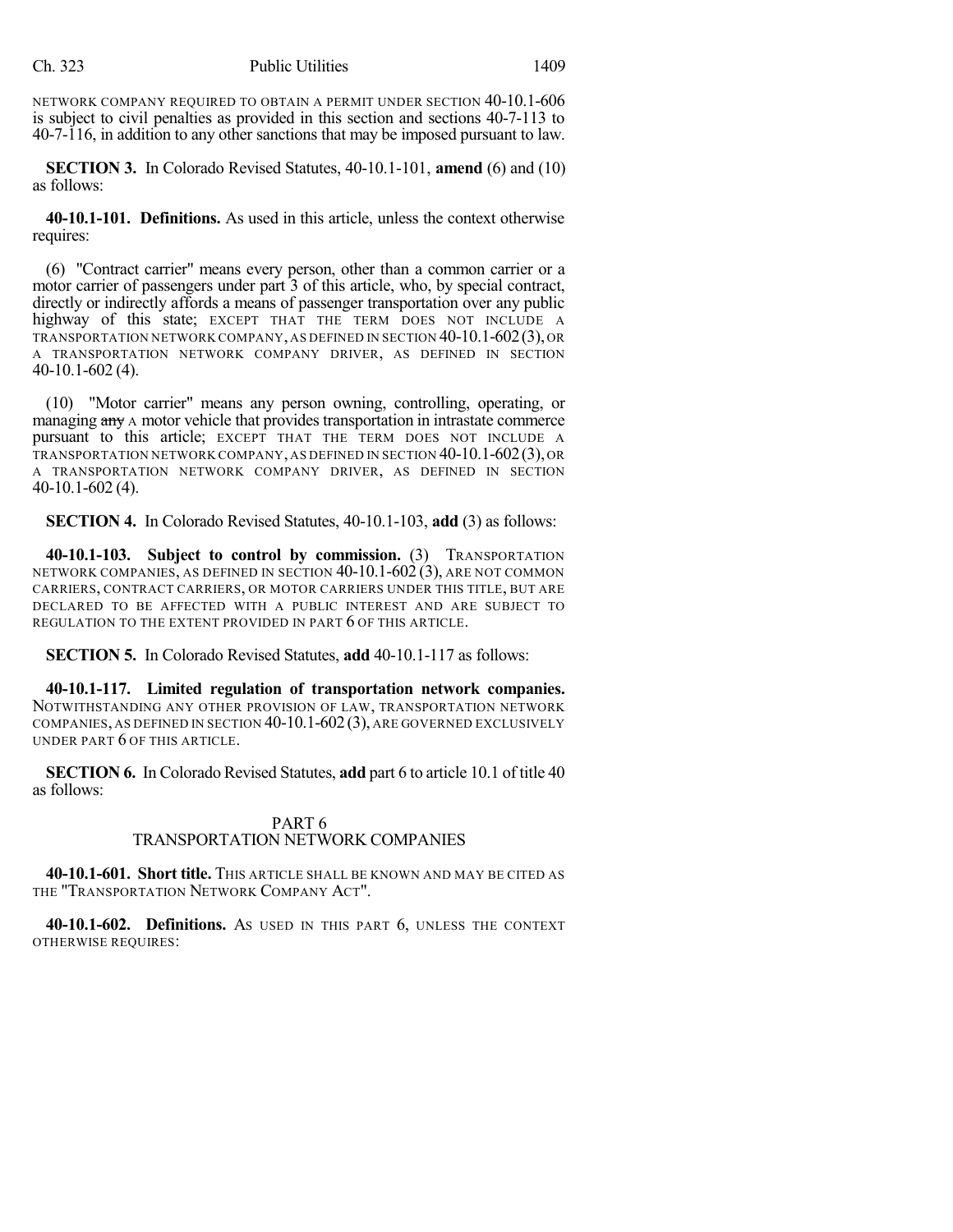(1) "PERSONAL VEHICLE"MEANS A VEHICLE THAT IS USED BY A TRANSPORTATION NETWORK COMPANY DRIVER IN CONNECTION WITH PROVIDING SERVICES FOR A TRANSPORTATION NETWORK COMPANY THAT MEETS THE VEHICLE CRITERIA SET FORTH IN THIS PART 6.

(2) "PREARRANGED RIDE"MEANS A PERIOD OF TIME THAT BEGINS WHEN A DRIVER ACCEPTS A REQUESTED RIDE THROUGH A DIGITAL NETWORK, CONTINUES WHILE THE DRIVER TRANSPORTS THE RIDER IN A PERSONAL VEHICLE, AND ENDS WHEN THE RIDER DEPARTS FROM THE PERSONAL VEHICLE.

(3) "TRANSPORTATION NETWORK COMPANY" MEANS A CORPORATION, PARTNERSHIP,SOLE PROPRIETORSHIP, OR OTHER ENTITY, OPERATING IN COLORADO, THAT USES A DIGITAL NETWORK TO CONNECT RIDERS TO DRIVERS FOR THE PURPOSE OF PROVIDING TRANSPORTATION. A TRANSPORTATION NETWORK COMPANY DOES NOT PROVIDE TAXI SERVICE, TRANSPORTATION SERVICE ARRANGED THROUGH A TRANSPORTATION BROKER, RIDESHARING ARRANGEMENTS, AS DEFINED IN SECTION 39-22-509 (1) (a) (II), C.R.S., OR ANY TRANSPORTATION SERVICE OVER FIXED ROUTES AT REGULAR INTERVALS. A TRANSPORTATION NETWORK COMPANY IS NOT DEEMED TO OWN, CONTROL, OPERATE, OR MANAGE THE PERSONAL VEHICLES USED BY TRANSPORTATION NETWORK COMPANY DRIVERS. A TRANSPORTATION NETWORK COMPANY DOES NOT INCLUDE A POLITICAL SUBDIVISION OR OTHER ENTITY EXEMPTED FROM FEDERAL INCOME TAX UNDER SECTION 115 OF THE FEDERAL "INTERNAL REVENUE CODE OF 1986", AS AMENDED.

(4) "TRANSPORTATION NETWORK COMPANY DRIVER" OR "DRIVER" MEANS AN INDIVIDUAL WHO USES HIS OR HER PERSONAL VEHICLE TO PROVIDE SERVICES FOR RIDERS MATCHED THROUGH A TRANSPORTATION NETWORK COMPANY'S DIGITAL NETWORK.ADRIVER NEED NOT BE AN EMPLOYEE OF A TRANSPORTATION NETWORK COMPANY.

(5) "TRANSPORTATION NETWORK COMPANY RIDER" OR "RIDER" MEANS A PASSENGER IN A PERSONAL VEHICLE FOR WHOM TRANSPORT IS PROVIDED, INCLUDING:

(a) AN INDIVIDUAL WHO USES A TRANSPORTATION NETWORK COMPANY'S ONLINE APPLICATION OR DIGITAL NETWORK TO CONNECT WITH A DRIVER TO OBTAIN SERVICES IN THE DRIVER'S VEHICLE FOR THE INDIVIDUAL AND ANYONE IN THE INDIVIDUAL'S PARTY; OR

(b) ANYONE FOR WHOM ANOTHER INDIVIDUAL USES A TRANSPORTATION NETWORK COMPANY'S ONLINE APPLICATION OR DIGITAL NETWORK TO CONNECT WITH A DRIVER TO OBTAIN SERVICES IN THE DRIVER'S VEHICLE.

(6) "TRANSPORTATION NETWORKCOMPANY SERVICES"OR "SERVICES"MEANS THE PROVISION OF TRANSPORTATION BY A DRIVER TO A RIDER WITH WHOM THE DRIVER IS MATCHED THROUGH A TRANSPORTATION NETWORK COMPANY. THE TERM DOES NOT INCLUDE SERVICES PROVIDED EITHER DIRECTLY BY OR UNDER CONTRACT WITH A POLITICAL SUBDIVISION OR OTHER ENTITY EXEMPT FROM FEDERAL INCOME TAX UNDER SECTION 115 OF THE FEDERAL "INTERNAL REVENUE CODE OF 1986", AS AMENDED.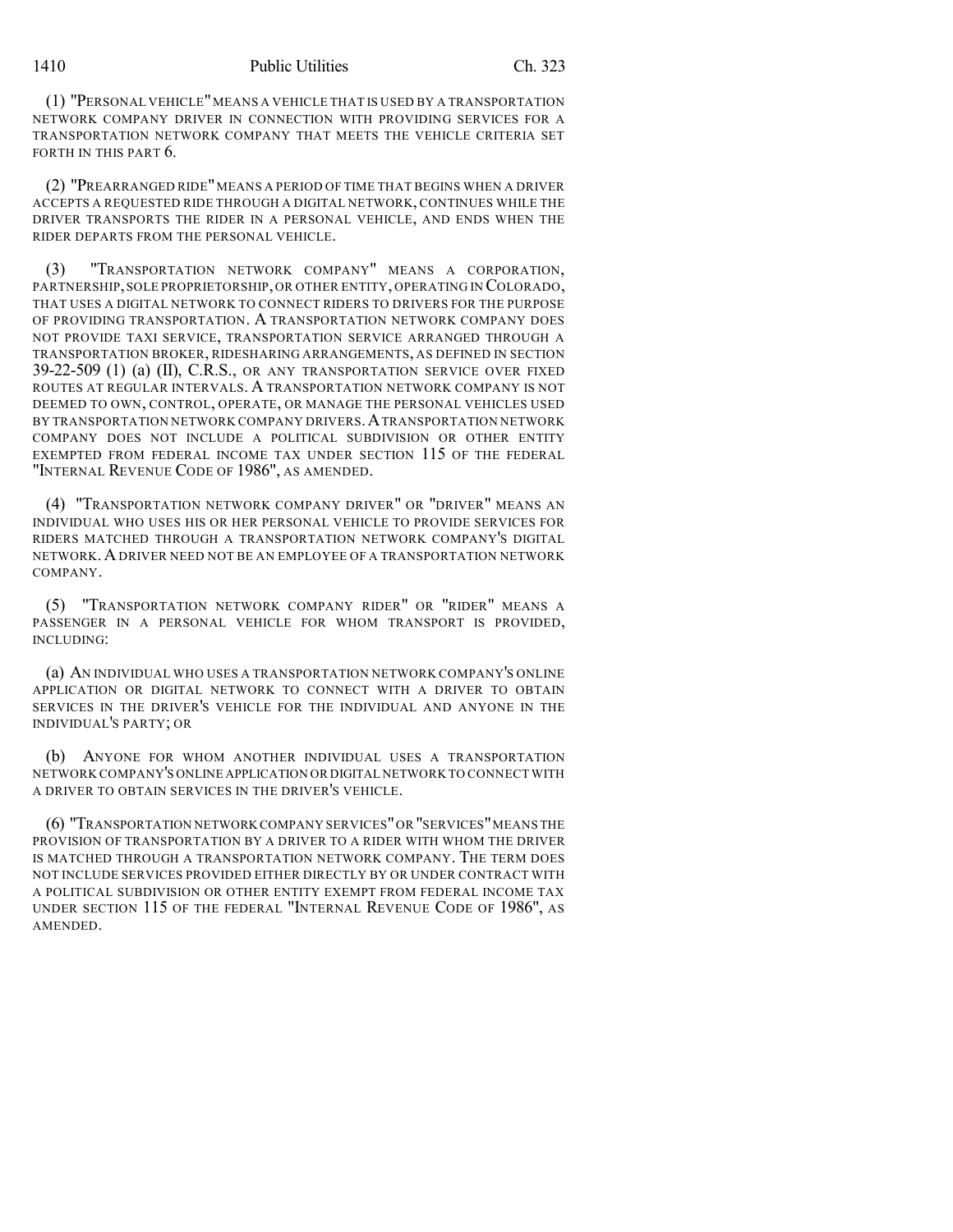**40-10.1-603. Limited regulation.** NOTWITHSTANDING ANY OTHER PROVISION OF LAW,TRANSPORTATION NETWORK COMPANIES ARE GOVERNED EXCLUSIVELY BY THIS PART 6. A TRANSPORTATION NETWORK COMPANY IS NOT SUBJECT TO THE COMMISSION'S RATE, ENTRY, OPERATIONAL, OR COMMON CARRIER REQUIREMENTS, OTHER THAN THOSE REQUIREMENTS EXPRESSLY SET FORTH IN THIS PART 6.

**40-10.1-604. Registration-financial responsibilityoftransportationnetwork companies - insurance.** (1) A TRANSPORTATION NETWORK COMPANY SHALL COMPLY WITH THE FILING REQUIREMENTS OF PART 3 AND THE REGISTERED AGENT REQUIREMENT OF PART 7 OF ARTICLE 90 OF TITLE 7, C.R.S.

(2) A TRANSPORTATION NETWORK COMPANY SHALL FILE WITH THE COMMISSION DOCUMENTATION EVIDENCING THAT THE TRANSPORTATION NETWORK COMPANY OR THE DRIVER HAS SECURED PRIMARY LIABILITY INSURANCE COVERAGE FOR THE DRIVER FOR INCIDENTS INVOLVING THE DRIVER DURING A PREARRANGED RIDE. COVERAGE FOR INCIDENTS INVOLVING A DRIVER DURING A PREARRANGED RIDE MUST BE IN THE AMOUNT OF AT LEAST ONE MILLION DOLLARS PER OCCURRENCE.THE INSURANCE POLICY MUST PROVIDE COVERAGE AT ALL TIMES THE DRIVER IS ENGAGED IN A PREARRANGED RIDE. THIS SUBSECTION (2) BECOMES EFFECTIVE NINETY DAYS AFTER THE EFFECTIVE DATE OF THIS PART 6.

(3) FOR THE PERIOD OF TIME WHEN A DRIVER IS LOGGED INTO A TRANSPORTATION NETWORK COMPANY'S DIGITAL NETWORK BUT IS NOT ENGAGED IN A PREARRANGED RIDE, THE FOLLOWING INSURANCE REQUIREMENTS APPLY:

(a) A TRANSPORTATION NETWORK COMPANY OR A DRIVER SHALL MAINTAIN CONTINGENT LIABILITY INSURANCE WITH A LIABILITY LIMIT EQUAL TO AT LEAST THE MINIMUM AMOUNT REQUIRED BY SECTION 10-4-620, C.R.S. AT A MINIMUM, THE CONTINGENT LIABILITY INSURANCE MUST PROVIDE LIABILITY COVERAGE IF THE DRIVER'S INSURER FOR PERSONAL AUTOMOBILE INSURANCE VALIDLY DENIES COVERAGE UNDER THE TERMS OF THE DRIVER'S PERSONAL AUTOMOBILE INSURANCE POLICY OR THE DRIVER OTHERWISE DOES NOT HAVE PERSONAL AUTOMOBILE INSURANCE COVERAGE.NOTHING IN THIS PARAGRAPH (a) PRECLUDES AN INSURER'S RIGHT TO EQUITABLE SUBROGATION. THE REQUIREMENTS OF THIS PARAGRAPH (a) EXPIRE ON JANUARY 15, 2015, AND THIS PARAGRAPH (a) IS REPEALED, EFFECTIVE JULY 1, 2015.

(b) ON OR BEFORE JANUARY 15, 2015, AND THEREAFTER, A DRIVER OR A TRANSPORTATION NETWORK COMPANY ON THE DRIVER'S BEHALF SHALL MAINTAIN A PRIMARY AUTOMOBILE INSURANCE POLICY THAT:

(I) RECOGNIZES THAT THE DRIVER IS A TRANSPORTATION NETWORK COMPANY DRIVER AND COVERS THE DRIVER'S PROVISION OF TRANSPORTATION NETWORK COMPANY SERVICES WHILE THE DRIVER IS LOGGED INTO THE TRANSPORTATION NETWORK COMPANY'S DIGITAL NETWORK;

(II) MEETS AT LEAST THE MINIMUM COVERAGE OF AT LEAST FIFTY THOUSAND DOLLARS TO ANY ONE PERSON IN ANY ONE ACCIDENT, ONE HUNDRED THOUSAND DOLLARS TO ALL PERSONS IN ANY ONE ACCIDENT, AND FOR PROPERTY DAMAGE ARISING OUT OF THE USE OF THE MOTOR VEHICLE TO A LIMIT, EXCLUSIVE OF INTEREST AND COSTS, OF THIRTY THOUSAND DOLLARS IN ANY ONE ACCIDENT; AND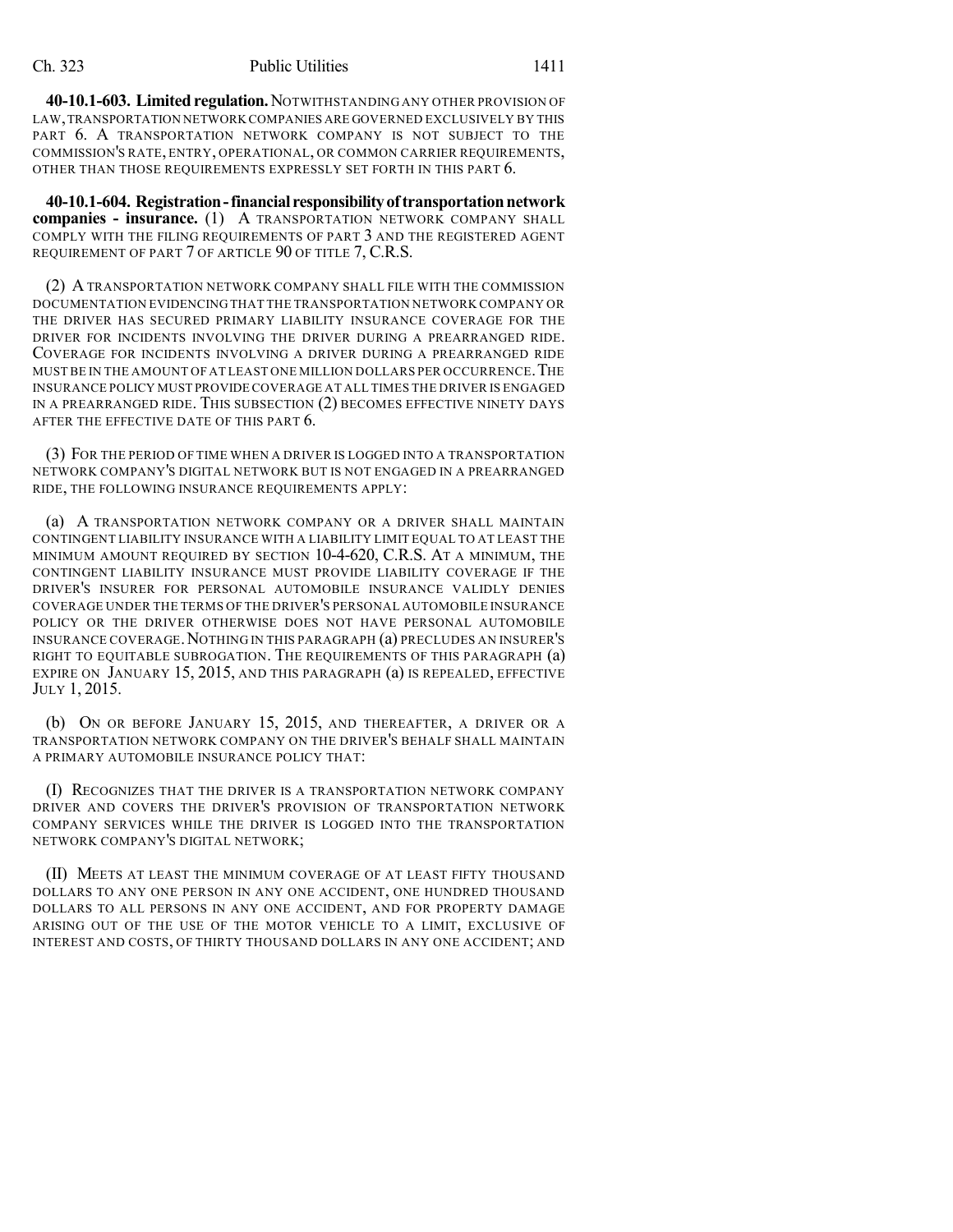(III) IS ONE OF THE FOLLOWING:

(A) FULL-TIME COVERAGE SIMILAR TO THE COVERAGE REQUIRED BY COMMISSION RULES PROMULGATED UNDER SECTION 40-10.1-107 (1);

(B) AN INSURANCE RIDER TO, OR ENDORSEMENT OF, THE DRIVER'S PERSONAL AUTOMOBILE INSURANCE POLICY REQUIRED BY THE "MOTOR VEHICLE FINANCIAL RESPONSIBILITY ACT," ARTICLE 7 OF TITLE 42, C.R.S.; OR

(C) A CORPORATE LIABILITY INSURANCE POLICY PURCHASED BY THE TRANSPORTATION NETWORK COMPANY THAT PROVIDES PRIMARY COVERAGE FOR THE PERIOD OF TIME IN WHICH A DRIVER IS LOGGED INTO THE DIGITAL NETWORK.

(c) THE DIVISION OF INSURANCE SHALL CONDUCT A STUDY OF WHETHER THE LEVELS OF COVERAGE PROVIDED FOR IN THIS SUBSECTION (3) ARE APPROPRIATE FOR THE RISK INVOLVED WITH TRANSPORTATION NETWORK COMPANY SERVICES. IN CONDUCTING THE STUDY, THE DIVISION OF INSURANCE SHALL CONVENE ONE OR MORE STAKEHOLDER MEETINGS TO EVALUATE THE CHOICES OF COVERAGE SET FORTH IN SUBPARAGRAPH (III) OF PARAGRAPH (b) OF THIS SUBSECTION (3). ON OR BEFORE JANUARY 15, 2015, THE DIVISION OF INSURANCE SHALL PRESENT ITS FINDINGS AND ANY RECOMMENDATIONS TO THE BUSINESS, LABOR, ECONOMIC AND WORKFORCE DEVELOPMENT COMMITTEE IN THE HOUSE OF REPRESENTATIVES, THE BUSINESS, LABOR, AND TECHNOLOGY COMMITTEE IN THE SENATE, THE TRANSPORTATION AND ENERGY COMMITTEE IN THE HOUSE OF REPRESENTATIVES, AND THE TRANSPORTATION COMMITTEE IN THE SENATE.

(d) IFA TRANSPORTATION NETWORK COMPANY PURCHASES AN INSURANCE POLICY UNDER THIS SUBSECTION (3), IT SHALL PROVIDE DOCUMENTATION TO THE COMMISSION EVIDENCING THAT THE TRANSPORTATION NETWORK COMPANY HAS SECURED THE POLICY. IF THE RESPONSIBILITY IS PLACED ON A DRIVER TO PURCHASE INSURANCE UNDER THIS SUBSECTION  $(3)$ , THE TRANSPORTATION NETWORK COMPANY SHALL VERIFY THAT THE DRIVER HAS PURCHASED AN INSURANCE POLICY UNDER THIS SUBSECTION (3).

(4) ADRIVER'S PERSONAL AUTOMOBILE INSURANCE POLICY THAT COMPLIES WITH PART 6 OF ARTICLE 4 OF TITLE 10, C.R.S., IS SUFFICIENT TO SATISFY THE COMPULSORY INSURANCE REQUIREMENTS THEREOF. AN INSURANCE POLICY REQUIRED BY SUBSECTION (2) OR SUBSECTION (3) OF THIS SECTION:

(a) MAY BE PLACED WITH AN INSURER LICENSED UNDER TITLE 10, C.R.S., OR WITH A SURPLUS LINES INSURER AUTHORIZED UNDER ARTICLE 5 OF TITLE 10, C.R.S.; AND

(b) NEED NOT SEPARATELY SATISFY THE REQUIREMENTS OF PART 6 OF ARTICLE 4 OF TITLE 10, C.R.S.

(5) NOTHING IN THIS SECTION REQUIRES A PERSONAL AUTOMOBILE INSURANCE POLICY TO PROVIDE COVERAGE FOR THE PERIOD OF TIME IN WHICH A DRIVER IS LOGGED INTO A TRANSPORTATION NETWORK COMPANY'S DIGITAL NETWORK.

(6) IF MORE THAN ONE INSURANCE POLICY PROVIDES VALID AND COLLECTIBLE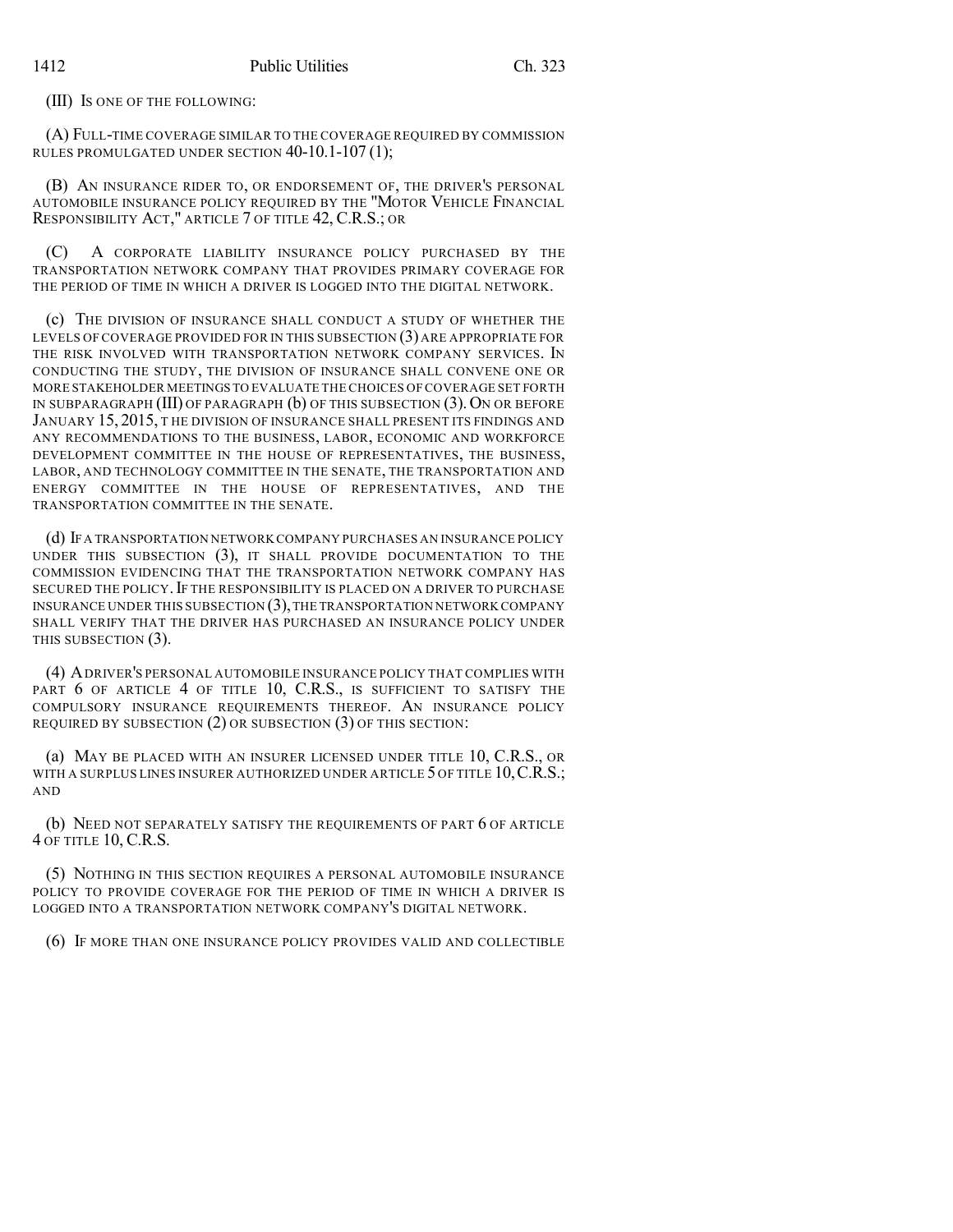#### Ch. 323 Public Utilities 1413

COVERAGE FOR A LOSS ARISING OUT OF AN OCCURRENCE INVOLVING A MOTOR VEHICLE OPERATED BY A DRIVER, THE RESPONSIBILITY FOR THE CLAIM MUST BE DIVIDED ON A PRO RATA BASIS AMONG ALL OF THE APPLICABLE POLICIES. THIS EQUAL DIVISION OF RESPONSIBILITY MAY ONLY BE MODIFIED BY THE WRITTEN AGREEMENT OF ALL OF THE INSURERS OF THE APPLICABLE POLICIES AND THE OWNERS OF THOSE POLICIES.

(7) IN A CLAIMS COVERAGE INVESTIGATION, A TRANSPORTATION NETWORK COMPANY SHALL COOPERATE WITH A LIABILITY INSURER THAT ALSO INSURES THE DRIVER'S TRANSPORTATION NETWORK COMPANY VEHICLE, INCLUDING THE PROVISION OF RELEVANT DATES AND TIMES DURING WHICH AN INCIDENT OCCURRED THAT INVOLVED THE DRIVER WHILE THE DRIVER WAS LOGGED INTO A TRANSPORTATION NETWORK COMPANY'S DIGITAL NETWORK.

(8) NOTHING IN THIS SECTION MODIFIES OR ABROGATES ANY OTHERWISE APPLICABLE INSURANCE REQUIREMENTS SET FORTH IN TITLE 10, C.R.S.

(9) IF A TRANSPORTATION NETWORK COMPANY'S INSURER MAKES A PAYMENT FOR A CLAIM COVERED UNDER COMPREHENSIVE COVERAGE OR COLLISION COVERAGE, THE TRANSPORTATION NETWORK COMPANY SHALL CAUSE ITS INSURER TO ISSUE THE PAYMENT DIRECTLY TO THE BUSINESS REPAIRING THE VEHICLE OR JOINTLY TO THE OWNER OF THE VEHICLE AND THE PRIMARY LIENHOLDER ON THE COVERED VEHICLE. THE COMMISSION SHALL NOT ASSESS ANY FINES AS A RESULT OF A VIOLATION OF THIS SUBSECTION (9).

**40-10.1-605. Operational requirements.** (1) THE FOLLOWING REQUIREMENTS APPLY TO THE PROVISION OF SERVICES:

(a) A DRIVER SHALL NOT PROVIDE SERVICES UNLESS A TRANSPORTATION NETWORK COMPANY HAS MATCHED THE DRIVER TO A RIDER THROUGH A DIGITAL NETWORK. ADRIVER SHALL NOT SOLICIT OR ACCEPT THE ON-DEMAND SUMMONING OF A RIDE, OTHERWISE KNOWN AS A "STREET HAIL".

(b) A TRANSPORTATION NETWORK COMPANY SHALL MAKE AVAILABLE TO PROSPECTIVE RIDERS AND DRIVERS THE METHOD BY WHICH THE TRANSPORTATION NETWORK COMPANY CALCULATES FARES OR THE APPLICABLE RATES BEING CHARGED AND AN OPTION TO RECEIVE AN ESTIMATED FARE.

(c) UPON COMPLETION OF A PREARRANGED RIDE, A TRANSPORTATION NETWORK COMPANY SHALL TRANSMIT TO THE RIDER AN ELECTRONIC RECEIPT, EITHER BY ELECTRONIC MAIL OR VIA TEXT MESSAGE, DOCUMENTING:

(I) THE POINT OF ORIGIN AND DESTINATION OF THE PREARRANGED RIDE;

(II) THE TOTAL DURATION AND DISTANCE OF THE PREARRANGED RIDE;

(III) THE TOTAL FARE PAID, INCLUDING THE BASE FARE AND ANY ADDITIONAL CHARGES INCURRED FOR DISTANCE TRAVELED OR DURATION OF THE PREARRANGED RIDE; AND

(IV) THE DRIVER'S FIRST NAME AND TELEPHONE NUMBER.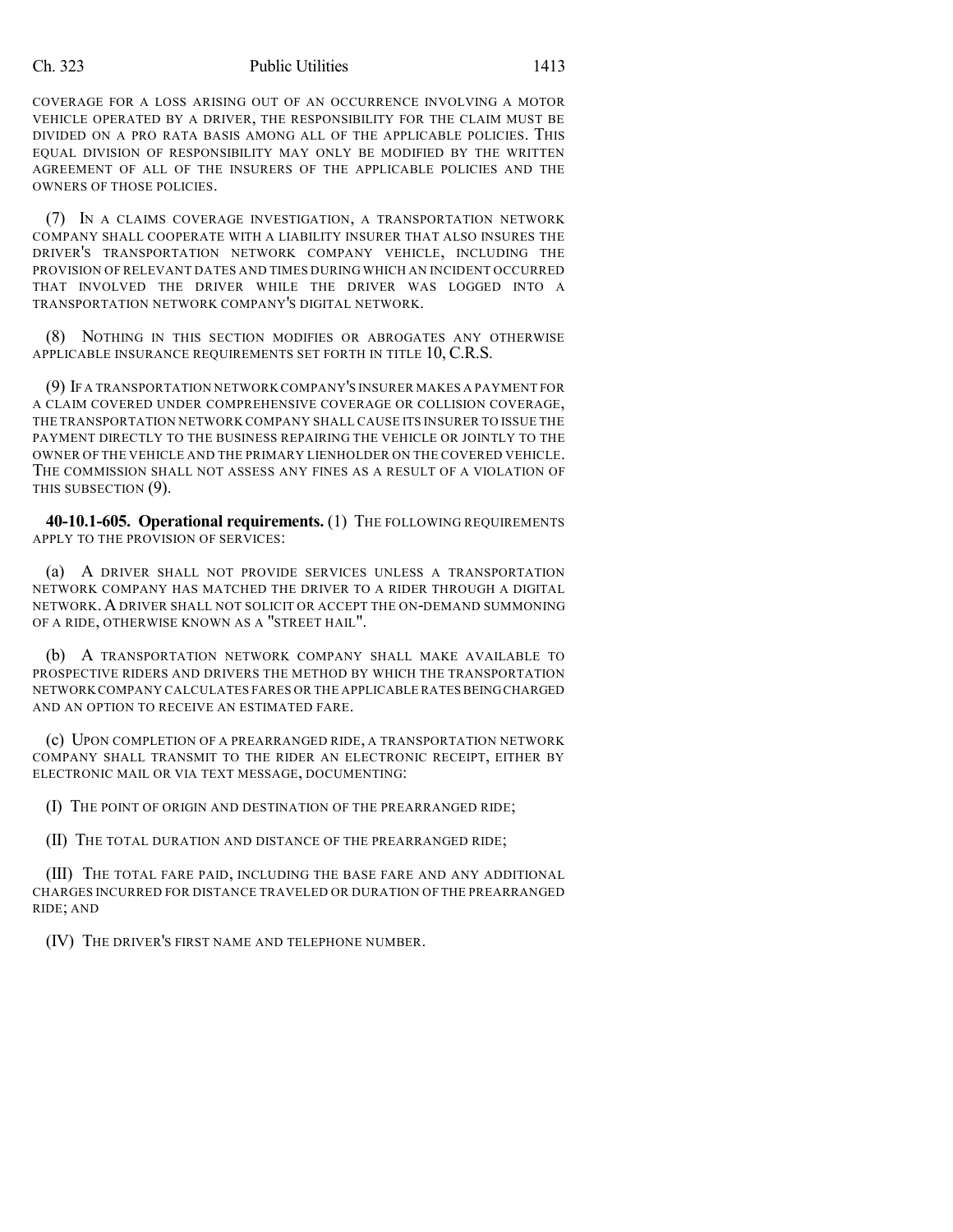(d) BEFORE PERMITTING A PERSON TO ACT AS A DRIVER ON ITS DIGITAL NETWORK, A TRANSPORTATION NETWORK COMPANY SHALL CONFIRM THAT THE PERSON IS AT LEAST TWENTY-ONE YEARS OF AGE AND POSSESSES:

(I) A VALID DRIVER'S LICENSE;

(II) PROOF OF AUTOMOBILE INSURANCE;

(III) PROOF OF A COLORADO VEHICLE REGISTRATION; AND

(IV) WITHIN NINETY DAYS OF THE EFFECTIVE DATE OF THIS PART 6 AND PURSUANT TO COMMISSION RULES, PROOF THAT THE PERSON IS MEDICALLY FIT TO DRIVE.

(e) A DRIVER SHALL NOT OFFER OR PROVIDE TRANSPORTATION NETWORK COMPANY SERVICES FOR MORE THAN TWELVE CONSECUTIVE HOURS.

(f) ATRANSPORTATION NETWORK COMPANY SHALL IMPLEMENT AN INTOXICATING SUBSTANCE POLICY FOR DRIVERS THAT DISALLOWS ANY AMOUNT OF INTOXICATION OF THE DRIVER WHILE PROVIDING SERVICES. THE TRANSPORTATION NETWORK COMPANY SHALL INCLUDE ON ITS WEB SITE AND MOBILE DEVICE APPLICATION SOFTWARE A NOTICE CONCERNING THE TRANSPORTATION NETWORK COMPANY'S INTOXICATING SUBSTANCE POLICY.

(g) (I) A TRANSPORTATION NETWORK COMPANY SHALL CONDUCT OR HAVE A CERTIFIED MECHANIC CONDUCT A SAFETY INSPECTION OF A PROSPECTIVE DRIVER'S VEHICLE BEFORE IT IS APPROVED FOR USE AS A PERSONAL VEHICLE AND SHALL HAVE PERIODIC INSPECTIONS OF PERSONAL VEHICLES CONDUCTED THEREAFTER, AT INTERVALS OF AT LEAST ONE INSPECTION PER YEAR. A SAFETY INSPECTION SHALL INCLUDE AN INSPECTION OF:

- (A) FOOT BRAKES;
- (B) EMERGENCY BRAKES;
- (C) STEERING MECHANISM;
- (D) WINDSHIELD;
- (E) REAR WINDOW AND OTHER GLASS;
- (F) WINDSHIELD WIPERS;
- (G) HEADLIGHTS;
- (H) TAIL LIGHTS;
- (I) TURN INDICATOR LIGHTS;
- (J) STOP LIGHTS;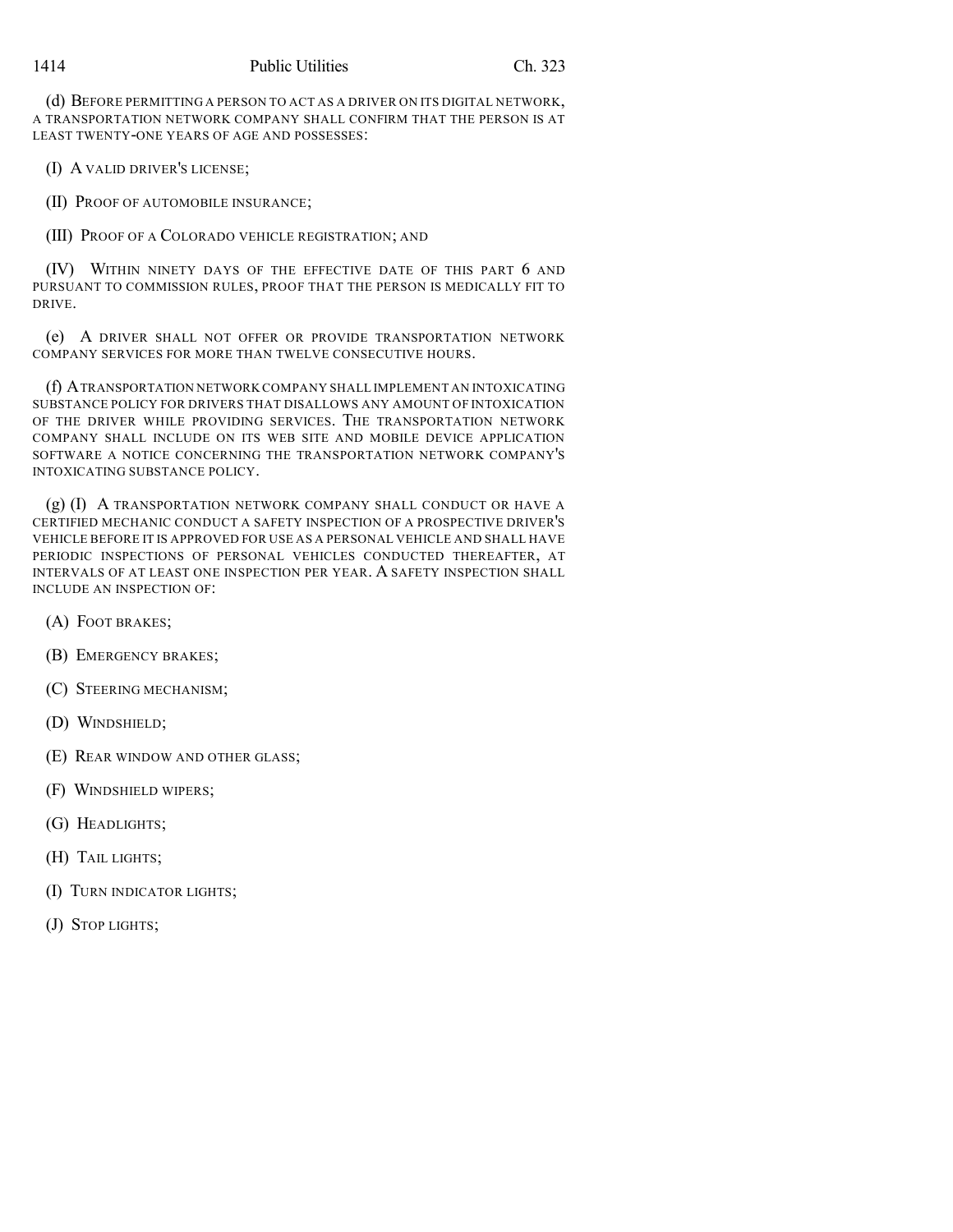(K) FRONT SEAT ADJUSTMENT MECHANISM;

(L) THE OPENING, CLOSING, AND LOCKING CAPABILITY OF THE DOORS;

- (M) HORN;
- (N) SPEEDOMETER;
- (O) BUMPERS;
- (P) MUFFLER AND EXHAUST SYSTEM;
- (Q) TIRE CONDITIONS, INCLUDING TREAD DEPTH;
- (R) INTERIOR AND EXTERIOR REAR-VIEW MIRRORS; AND
- (S) SAFETY BELTS.

(II) EFFECTIVE NINETY DAYS AFTER THE EFFECTIVE DATE OF THIS PART 6, THE COMMISSION MAY ALSO CONDUCT INSPECTIONS OF PERSONAL VEHICLES.

- (h) A PERSONAL VEHICLE MUST:
- (I) HAVE AT LEAST FOUR DOORS; AND

(II) BE DESIGNED TO CARRY NO MORE THAN EIGHT PASSENGERS, INCLUDING THE DRIVER.

(i) A TRANSPORTATION NETWORK COMPANY SHALL MAKE THE FOLLOWING DISCLOSURE TO A PROSPECTIVE DRIVER IN THE PROSPECTIVE DRIVER'S TERMS OF SERVICE:

**WHILE OPERATING ON THE TRANSPORTATION NETWORK COMPANY'S DIGITAL NETWORK, YOUR PERSONAL AUTOMOBILE INSURANCE POLICY MIGHT NOT AFFORD LIABILITY COVERAGE, DEPENDING ON THE POLICY'S TERMS.**

(j) (I) A TRANSPORTATION NETWORK COMPANY SHALL MAKE THE FOLLOWING DISCLOSURE TO A PROSPECTIVE DRIVER IN THE PROSPECTIVE DRIVER'S TERMS OF SERVICE:

## **IF THE VEHICLE THAT YOU PLAN TO USE TO PROVIDE TRANSPORTATION NETWORK COMPANY SERVICES FOR OUR TRANSPORTATION NETWORK COMPANY HAS A LIEN AGAINST IT,YOU MUST NOTIFY THE LIENHOLDER THAT YOU WILL BE USING THE VEHICLE FOR TRANSPORTATION SERVICES THAT MAY VIOLATE THE TERMS OF YOUR CONTRACT WITH THE LIENHOLDER.**

(II) THE DISCLOSURE SET FORTH IN SUBPARAGRAPH (I) OF THIS PARAGRAPH (j) MUST BE PLACED PROMINENTLY IN THE PROSPECTIVE DRIVER'S WRITTEN TERMS OF SERVICE, AND THE PROSPECTIVE DRIVER MUST ACKNOWLEDGE THE TERMS OF SERVICE ELECTRONICALLY OR BY SIGNATURE.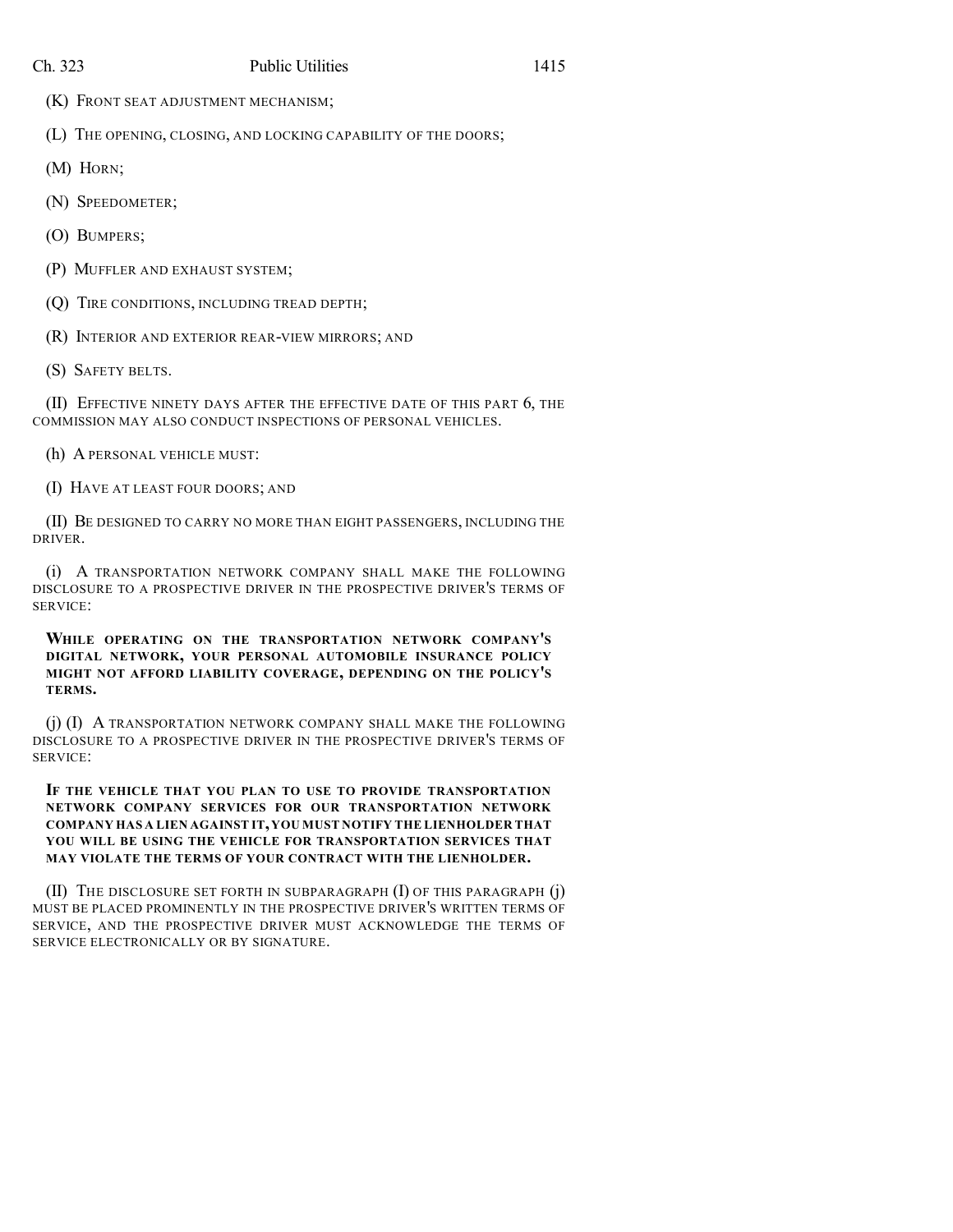(k) ATRANSPORTATION NETWORK COMPANY SHALL MAKE AVAILABLE TO A RIDER A CUSTOMER SUPPORT TELEPHONE NUMBER ON ITS DIGITAL NETWORK OR WEB SITE FOR RIDER INQUIRIES.

(l) THE DISCLOSURE REQUIREMENTS SET FORTH IN THIS SUBSECTION (1) TAKE EFFECT ON JULY 1, 2014.

(m)(I) ATRANSPORTATION NETWORK COMPANY SHALL NOT DISCLOSE TO A THIRD PARTY ANY PERSONALLY IDENTIFIABLE INFORMATION CONCERNING A USER OF THE TRANSPORTATION NETWORK COMPANY'S DIGITAL NETWORK UNLESS:

(A) THE TRANSPORTATION NETWORK COMPANY OBTAINS THE USER'S CONSENT TO DISCLOSE PERSONALLY IDENTIFIABLE INFORMATION;

(B) DISCLOSURE IS NECESSARY TO COMPLY WITH A LEGAL OBLIGATION; OR

(C) DISCLOSURE IS NECESSARY TO PROTECT OR DEFEND THE TERMS AND CONDITIONS FOR USE OF THE SERVICE OR TO INVESTIGATE VIOLATIONS OF THE TERMS AND CONDITIONS.

(II) THE LIMITATION ON DISCLOSURE DOES NOT APPLY TO THE DISCLOSURE OF AGGREGATED USER DATA AND OTHER INFORMATION ABOUT THE USER THAT IS NOT PERSONALLY IDENTIFIABLE.

(n) ANY TAXICAB COMPANY OR SHUTTLE COMPANY AUTHORIZED BY THE COMMISSION UNDER THIS ARTICLE MAY CONVERT TO A TRANSPORTATION NETWORK COMPANY MODEL OR MAY SET UP A SUBSIDIARY OR AFFILIATE TRANSPORTATION NETWORK COMPANY.IN CONVERTING TO A TRANSPORTATION NETWORK COMPANY MODEL OR SETTING UP A TRANSPORTATION NETWORK COMPANY SUBSIDIARY OR AFFILIATE, A TAXICAB COMPANY OR SHUTTLE COMPANY AUTHORIZED BY THE COMMISSION UNDER THIS ARTICLE MAY COMPLETELY OR PARTIALLY SUSPEND ITS CERTIFICATE OF PUBLIC CONVENIENCE AND NECESSITY ISSUED UNDER SECTION 40-10.1-201. DURING THE PERIOD OF SUSPENSION OF ITS CERTIFICATE OF PUBLIC CONVENIENCE AND NECESSITY, A TAXICAB COMPANY, SHUTTLE COMPANY, OR A SUBSIDIARY OR AFFILIATE OFA TAXICAB COMPANY OR SHUTTLE COMPANY IS EXEMPT FROM TAXI OR SHUTTLE STANDARDS UNDER THIS ARTICLE, THE STANDARDS CONCERNING THE REGULATION OF RATES AND CHARGES UNDER ARTICLE 3 OF THIS TITLE,AND ANY COMMISSION RULES REGARDING COMMON CARRIERS PROMULGATED UNDER THIS ARTICLE OR ARTICLE 3 OF THIS TITLE.

(o) EACH TRANSPORTATION NETWORK COMPANY SHALL REQUIRE THAT EACH PERSONAL VEHICLE PROVIDING TRANSPORTATION NETWORK COMPANY SERVICES DISPLAY AN EXTERIOR MARKING THAT IDENTIFIES THE PERSONAL VEHICLE AS A VEHICLE FOR HIRE.

(2) A TRANSPORTATION NETWORK COMPANY OR A THIRD PARTY SHALL RETAIN TRUE AND ACCURATE INSPECTION RECORDS FOR AT LEAST FOURTEEN MONTHS AFTER AN INSPECTION WAS CONDUCTED FOR EACH PERSONAL VEHICLE USED BY A DRIVER.

(3) (a) BEFORE A PERSON IS PERMITTED TO ACT AS A DRIVER THROUGH USE OF A TRANSPORTATION NETWORK COMPANY'S DIGITAL NETWORK, THE PERSON SHALL: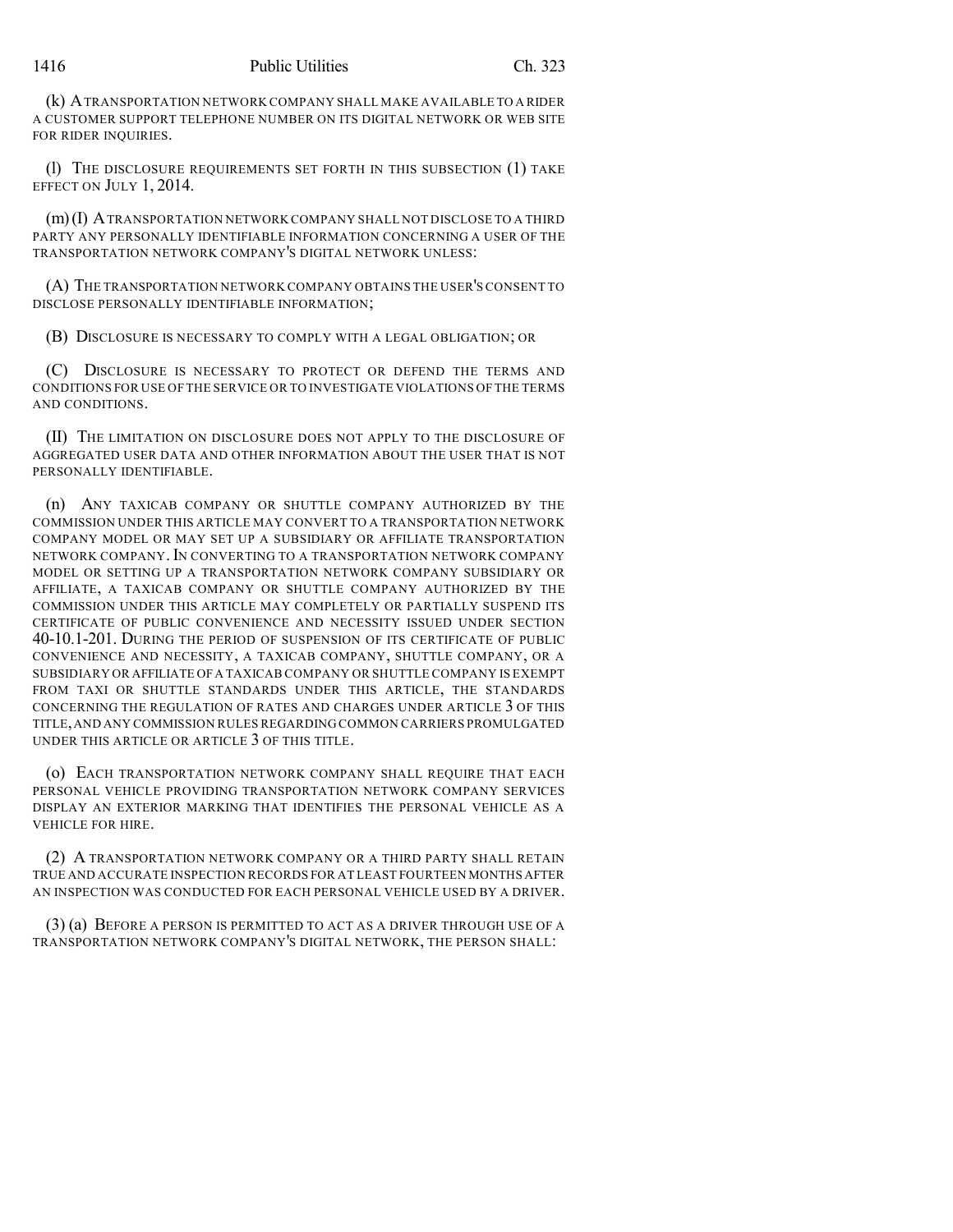#### Ch. 323 Public Utilities 1417

(I) OBTAIN A CRIMINAL HISTORY RECORD CHECK PURSUANT TO THE PROCEDURES SET FORTH IN SECTION 40-10.1-110 AS SUPPLEMENTED BY THE COMMISSION'S RULES PROMULGATED UNDER SECTION 40-10.1-110 OR THROUGH A PRIVATELY ADMINISTERED NATIONAL CRIMINAL HISTORY RECORD CHECK, INCLUDING THE NATIONAL SEX OFFENDER DATABASE; AND

(II) IF A PRIVATELY ADMINISTERED NATIONAL CRIMINAL HISTORY RECORD CHECK IS USED, PROVIDE A COPY OF THE CRIMINAL HISTORY RECORD CHECK TO THE TRANSPORTATION NETWORK COMPANY.

(b) A DRIVER SHALL OBTAIN A CRIMINAL HISTORY RECORD CHECK IN ACCORDANCE WITH SUBPARAGRAPH  $(I)$  OF PARAGRAPH  $(a)$  OF THIS SUBSECTION  $(3)$ EVERY FIVE YEARS WHILE SERVING AS A DRIVER.

(c) (I) A PERSON WHO HAS BEEN CONVICTED OF OR PLED GUILTY OR NOLO CONTENDERE TO DRIVING UNDER THE INFLUENCE OF DRUGS OR ALCOHOL IN THE PREVIOUS SEVEN YEARS BEFORE APPLYING TO BECOME A DRIVER SHALL NOT SERVE AS A DRIVER.IF THE CRIMINAL HISTORY RECORD CHECK REVEALS THAT THE PERSON HAS EVER BEEN CONVICTED OF OR PLED GUILTY OR NOLO CONTENDERE TO ANY OF THE FOLLOWING FELONY OFFENSES, THE PERSON SHALL NOT SERVE AS A DRIVER:

(A) AN OFFENSE INVOLVING FRAUD, AS DESCRIBED IN ARTICLE 5 OF TITLE 18,  $C.R.S.:$ 

(B) AN OFFENSE INVOLVING UNLAWFUL SEXUAL BEHAVIOR, AS DEFINED IN SECTION 16-22-102 (9), C.R.S.;

(C) AN OFFENSE AGAINST PROPERTY, AS DESCRIBED IN ARTICLE 4 OF TITLE 18, C.R.S.; OR

(D) A CRIME OF VIOLENCE, AS DESCRIBED IN SECTION 18-1.3-406, C.R.S.

(II) A PERSON WHO HAS BEEN CONVICTED OF A COMPARABLE OFFENSE TO THE OFFENSES LISTED IN SUBPARAGRAPH  $(I)$  of this paragraph  $(b)$  in another state OR IN THE UNITED STATES SHALL NOT SERVE AS A DRIVER.

(III) A TRANSPORTATION NETWORK COMPANY OR A THIRD PARTY SHALL RETAIN TRUE AND ACCURATE RESULTS OF THE CRIMINAL HISTORY RECORD CHECK FOR EACH DRIVER THAT PROVIDES SERVICES FOR THE TRANSPORTATION NETWORK COMPANY FOR AT LEAST FIVE YEARS AFTER THE CRIMINAL HISTORY RECORD CHECK WAS CONDUCTED.

(IV) A PERSON WHO HAS, WITHIN THE IMMEDIATELY PRECEDING FIVE YEARS, BEEN CONVICTED OF OR PLED GUILTY OR NOLO CONTENDERE TO A FELONY SHALL NOT SERVE AS A DRIVER.

(4) (a) BEFORE PERMITTING AN INDIVIDUAL TO ACT AS A DRIVER ON ITS DIGITAL NETWORK, A TRANSPORTATION NETWORK COMPANY SHALL OBTAIN AND REVIEW A DRIVING HISTORY RESEARCH REPORT FOR THE INDIVIDUAL.

(b) AN INDIVIDUAL WITH THE FOLLOWING MOVING VIOLATIONS SHALL NOT SERVE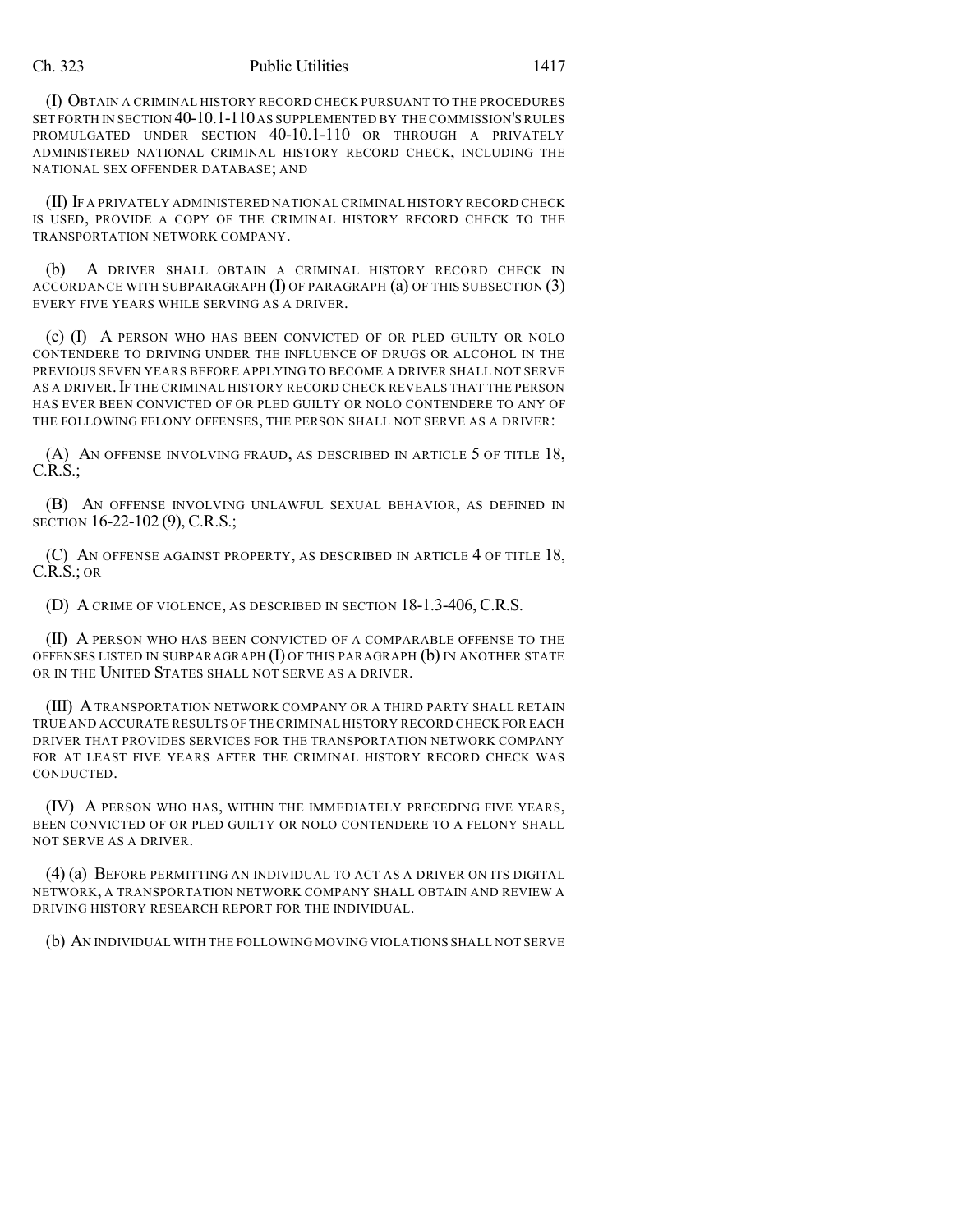AS A DRIVER:

(I) MORE THAN THREE MOVING VIOLATIONS IN THE THREE-YEAR PERIOD PRECEDING THE INDIVIDUAL'S APPLICATION TO SERVE AS A DRIVER; OR

(II) A MAJOR MOVING VIOLATION IN THE THREE-YEAR PERIOD PRECEDING THE INDIVIDUAL'S APPLICATION TO SERVE AS A DRIVER, WHETHER COMMITTED IN THIS STATE, ANOTHER STATE, OR THE UNITED STATES, INCLUDING VEHICULAR ELUDING, AS DESCRIBED IN SECTION 18-9-116.5, C.R.S., RECKLESS DRIVING, AS DESCRIBED IN SECTION 42-4-1401, C.R.S., AND DRIVING UNDER RESTRAINT, AS DESCRIBED IN SECTION 42-2-138, C.R.S.

(c) A TRANSPORTATION NETWORK COMPANY OR A THIRD PARTY SHALL RETAIN TRUE AND ACCURATE RESULTS OF THE DRIVING HISTORY RESEARCH REPORT FOR EACH DRIVER THAT PROVIDES SERVICES FOR THE TRANSPORTATION NETWORK COMPANY FOR AT LEAST THREE YEARS.

(5) IF ANY PERSON FILES A COMPLAINT WITH THE COMMISSION AGAINST A TRANSPORTATION NETWORK COMPANY OR DRIVER, THE COMMISSION MAY INSPECT THE TRANSPORTATION NETWORK COMPANY'SRECORDS AS REASONABLY NECESSARY TO INVESTIGATE AND RESOLVE THE COMPLAINT.

(6)(a) ATRANSPORTATION NETWORK COMPANY SHALL PROVIDE SERVICES TO THE PUBLIC IN A NONDISCRIMINATORY MANNER, REGARDLESS OF GEOGRAPHIC LOCATION OF THE DEPARTURE POINT OR DESTINATION, ONCE THE DRIVER AND RIDER HAVE BEEN MATCHED THROUGH THE DIGITAL NETWORK; RACE; ETHNICITY; GENDER; SEXUAL ORIENTATION, AS DEFINED IN SECTION 2-4-401 (13.5), C.R.S.; GENDER IDENTITY; OR DISABILITY THAT COULD PREVENT CUSTOMERS FROM ACCESSING TRANSPORTATION. A DRIVER SHALL NOT REFUSE TO TRANSPORT A PASSENGER UNLESS:

(I) THE PASSENGER IS ACTING IN AN UNLAWFUL, DISORDERLY, OR ENDANGERING MANNER;

(II) THE PASSENGER IS UNABLE TO CARE FOR HIMSELF OR HERSELF AND IS NOT IN THE CHARGE OF A RESPONSIBLE COMPANION; OR

(III) THE DRIVER HAS ALREADY COMMITTED TO PROVIDING A RIDE FOR ANOTHER RIDER.

(b) A TRANSPORTATION NETWORK COMPANY SHALL NOT IMPOSE ADDITIONAL CHARGES FOR PROVIDING SERVICES TO PERSONS WITH PHYSICAL OR MENTAL DISABILITIES BECAUSE OF THOSE DISABILITIES.

(c) A DRIVER SHALL PERMIT A SERVICE ANIMAL TO ACCOMPANY A RIDER ON A PREARRANGED RIDE.

(d) IF A RIDER WITH PHYSICAL OR MENTAL DISABILITIES REQUIRES THE USE OF THE RIDER'S MOBILITY EQUIPMENT, A DRIVER SHALL STORE THE MOBILITY EQUIPMENT IN THE VEHICLE DURING A PREARRANGED RIDE IF THE VEHICLE IS REASONABLY CAPABLE OF STORING THE MOBILITY EQUIPMENT. IF THE DRIVER IS UNABLE TO STORE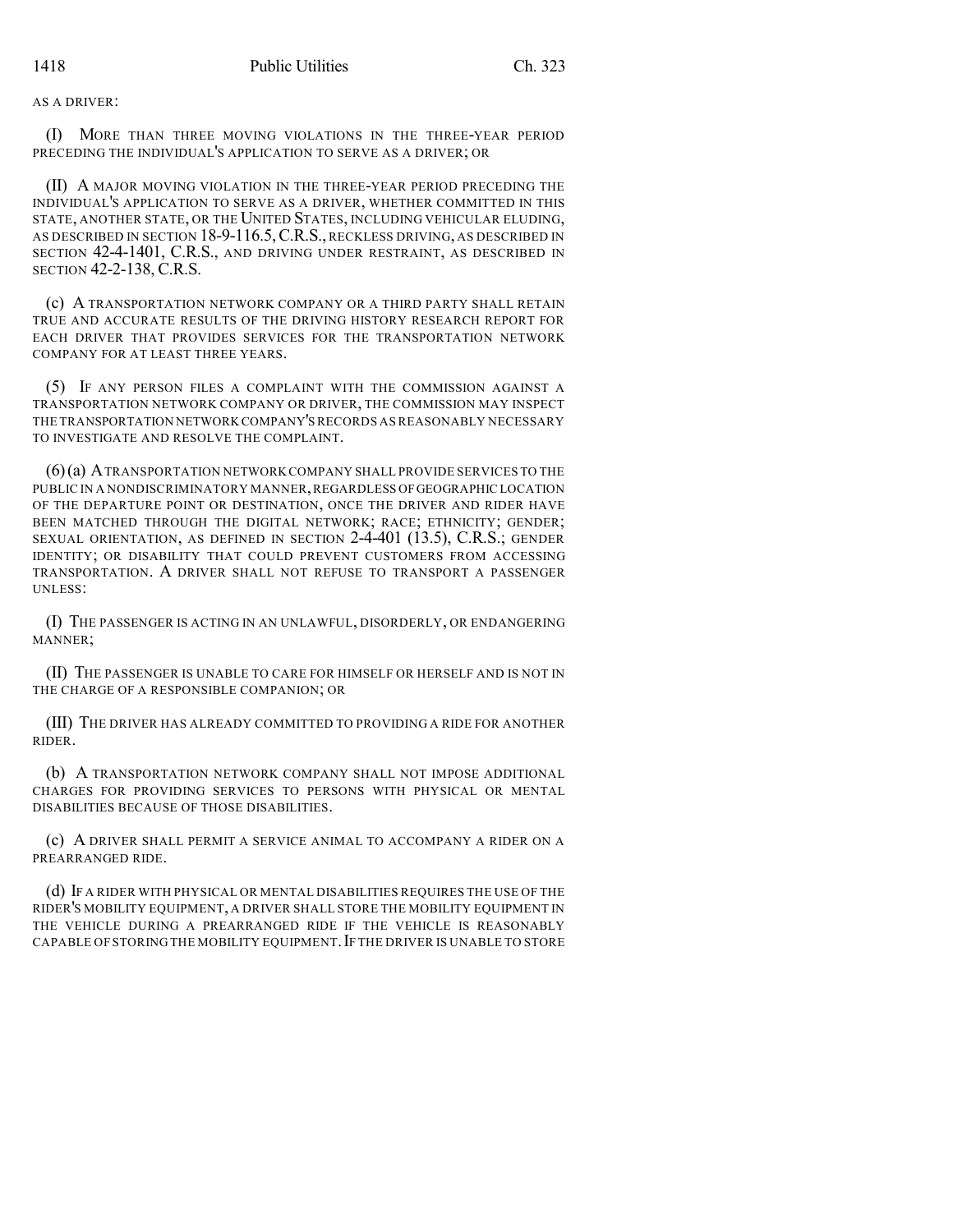A RIDER'S MOBILITY EQUIPMENT IN THE DRIVER'S VEHICLE,THE DRIVER SHALL REFER THE RIDER TO ANOTHER DRIVER OR TRANSPORTATION SERVICE PROVIDER WITH A VEHICLE THAT IS EQUIPPED TO ACCOMMODATE THE RIDER'S MOBILITY EQUIPMENT.

(7) (a) A TRANSPORTATION NETWORK COMPANY IS NOT LIABLE FOR A DRIVER'S VIOLATION OF SUBSECTION (6) OF THIS SECTION UNLESS THE DRIVER'S VIOLATION HAS BEEN PREVIOUSLY REPORTED TO THE TRANSPORTATION NETWORK COMPANY IN WRITING, AND THE TRANSPORTATION NETWORK COMPANY HAS FAILED TO REASONABLY ADDRESS THE ALLEGED VIOLATION.THE COMMISSION SHALL AFFORD A TRANSPORTATION NETWORK COMPANY THE SAME DUE PROCESSRIGHTS AFFORDED TRANSPORTATION PROVIDERS IN DEFENDING AGAINST CIVIL PENALTIES ASSESSED BY THE COMMISSION.

(b) THE COMMISSION MAY ASSESS A CIVIL PENALTY UP TO FIVE HUNDRED FIFTY DOLLARS UNDER THIS SUBSECTION (7).

(8) WITHIN TEN DAYS OF RECEIVING A COMPLAINT ABOUT A DRIVER'S ALLEGED VIOLATION OF SUBSECTION (6) OF THIS SECTION, THE COMMISSION SHALL REPORT THE COMPLAINT TO THE TRANSPORTATION NETWORK COMPANY FOR WHICH THE DRIVER PROVIDES SERVICES.

(9) ADRIVER SHALL IMMEDIATELY REPORT TO THE TRANSPORTATION NETWORK COMPANY ANY REFUSAL TO TRANSPORT A PASSENGER PURSUANT TO PARAGRAPH (a) OF SUBSECTION (6) OF THIS SECTION, AND THE TRANSPORTATION NETWORK COMPANY SHALL ANNUALLY REPORT ALL SUCH REFUSALS TO THE COMMISSION IN A FORM AND MANNER DETERMINED BY THE COMMISSION.

**40-10.1-606. Permit required for transportation network companies penalty for violation - rules.** (1) A PERSON SHALL NOT OPERATE A TRANSPORTATION NETWORK COMPANY IN COLORADO WITHOUT FIRST HAVING OBTAINED A PERMIT FROM THE COMMISSION.

(2) THE COMMISSION SHALL ISSUE A PERMIT TO EACH TRANSPORTATION NETWORK COMPANY THAT MEETS THE REQUIREMENTS OF THIS PART 6 AND PAYS AN ANNUAL PERMIT FEE OF ONE HUNDRED ELEVEN THOUSAND TWO HUNDRED FIFTY DOLLARS TO THE COMMISSION.THE COMMISSION MAY ADJUST THE ANNUAL PERMIT FEE BY RULE TO COVER THE COMMISSION'S DIRECT AND INDIRECT COSTS ASSOCIATED WITH IMPLEMENTING THIS PART 6.

(3) THE COMMISSION SHALL DETERMINE THE FORM AND MANNER OF APPLICATION FOR A TRANSPORTATION NETWORK COMPANY PERMIT.

(4) THE COMMISSION MAY TAKE ACTION AGAINST A TRANSPORTATION NETWORK COMPANY AS SET FORTH IN SECTION 40-10.1-112, INCLUDING ISSUING AN ORDER TO CEASE AND DESIST AND SUSPENDING,REVOKING,ALTERING,OR AMENDING A PERMIT ISSUED TO THE TRANSPORTATION NETWORK COMPANY.

(5) (a) FOR A VIOLATION OF THIS PART 6 OR A FAILURE TO COMPLY WITH A COMMISSION ORDER, DECISION, OR RULE ISSUED UNDER THIS PART 6, A TRANSPORTATION NETWORK COMPANY IS SUBJECT TO THE COMMISSION'S AUTHORITY UNDER SECTIONS 40-7-101, 40-7-112, 40-7-113, 40-7-115, AND 40-7-116.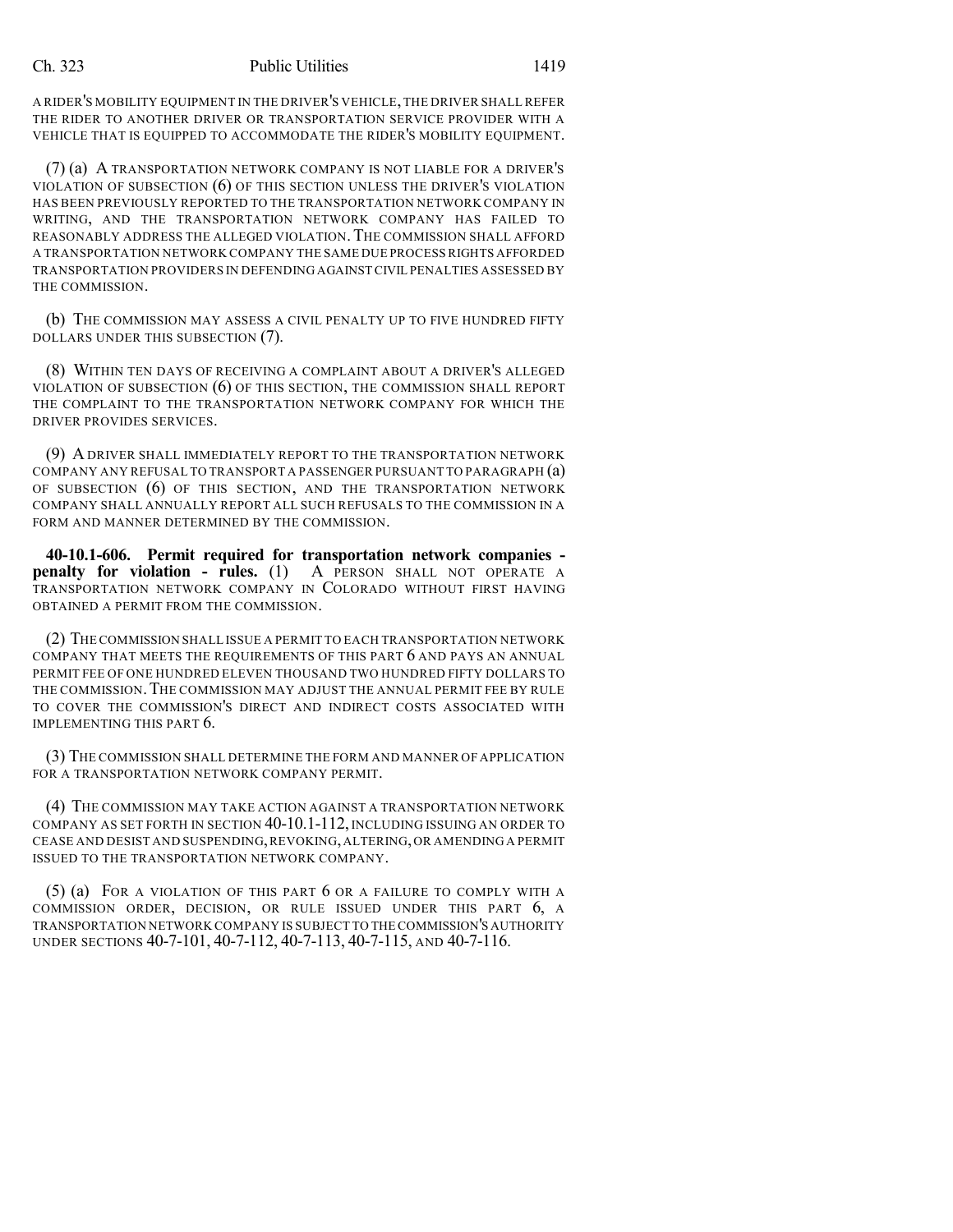(b) THE COMMISSION SHALL NOT ASSESS A PENALTY AGAINST A DRIVER.

(6) THE COMMISSION MAY DENY AN APPLICATION UNDER THIS PART 6 OR REFUSE TO RENEW THE PERMIT OF A TRANSPORTATION NETWORK COMPANY BASED ON A DETERMINATION THAT THE TRANSPORTATION NETWORK COMPANY HAS NOT SATISFIED A CIVIL PENALTY ARISING OUT OF AN ADMINISTRATIVE OR ENFORCEMENT ACTION BROUGHT BY THE COMMISSION.

**40-10.1-607. Fees - transportation network company fund - creation.** THE COMMISSION SHALL TRANSMIT ALL FEES COLLECTED PURSUANT TO THIS PART 6 TO THE STATE TREASURER, WHO SHALL CREDIT THE FEES TO THE TRANSPORTATION NETWORK COMPANY FUND, WHICH IS HEREBY CREATED IN THE STATE TREASURY. THE MONEYS IN THE FUND ARE CONTINUOUSLY APPROPRIATED TO THE COMMISSION FOR THE PURPOSES SET FORTH IN THIS PART 6. ALL INTEREST EARNED FROM THE INVESTMENT OF MONEYS IN THE FUND IS CREDITED TO THE FUND.ANY MONEYS NOT EXPENDED AT THE END OF THE FISCAL YEAR REMAIN IN THE FUND AND DO NOT REVERT TO THE GENERAL FUND OR ANY OTHER FUND.

**40-10.1-608. Rules.**(1) THE COMMISSION MAY PROMULGATE RULES CONSISTENT WITH THIS PART 6, INCLUDING RULES CONCERNING ADMINISTRATION, FEES, AND SAFETY REQUIREMENTS.

(2) THE COMMISSION MAY PROMULGATE RULES REQUIRING A TRANSPORTATION NETWORK COMPANY TO MAINTAIN AND FILE WITH THE COMMISSION EVIDENCE OF FINANCIAL RESPONSIBILITY AND PROOF OF THE CONTINUED VALIDITY OF THE INSURANCE POLICY, SURETY BOND, OR SELF-INSURANCE, BUT SHALL NOT REQUIRE A TRANSPORTATION NETWORK COMPANY TO FILE A COPY OF THE INSURANCE POLICY.

**SECTION 7.** In Colorado Revised Statutes, **add** 8-41-211 as follows:

**8-41-211. Transportation network company drivers - rules.** UPON THE EFFECTIVE DATE OF PART 6 OF ARTICLE 10.1 OF TITLE 40, C.R.S., THE DIRECTOR, UPON CONSIDERATION OF EXISTING COLORADO STATUTORY AND CASE LAW,MAY BY RULE DETERMINE WHETHER OR NOT TRANSPORTATION NETWORK COMPANIES HAVE AN OBLIGATION UNDER EXISTING COLORADO LAW TO PROVIDE OR OFFER FOR PURCHASE WORKERS'COMPENSATION INSURANCE COVERAGE TO TRANSPORTATION NETWORK COMPANY DRIVERS.

**SECTION 8. Appropriation.** (1) In addition to any other appropriation, there is hereby appropriated, out of any moneys in the transportation network company fund created in section 40-10.1-607, Colorado Revised Statutes, not otherwise appropriated, to the department of regulatory agencies, for the fiscal year beginning July 1, 2014, the sum of \$179,777 and 2.5 FTE, or so much thereof as may be necessary, for allocation to the public utilities commission for the administrative costs related to the implementation of this act.

(2) In addition to any other appropriation, there is hereby appropriated to the department of law, for the fiscal year beginning July 1, 2014, the sum of \$9,108 and  $0.\overline{1}$  FTE, or so much thereof as may be necessary, for the provision of legal services for the public utilities commission related to the implementation of this act. Said sum is from reappropriated funds received from the department of regulatory